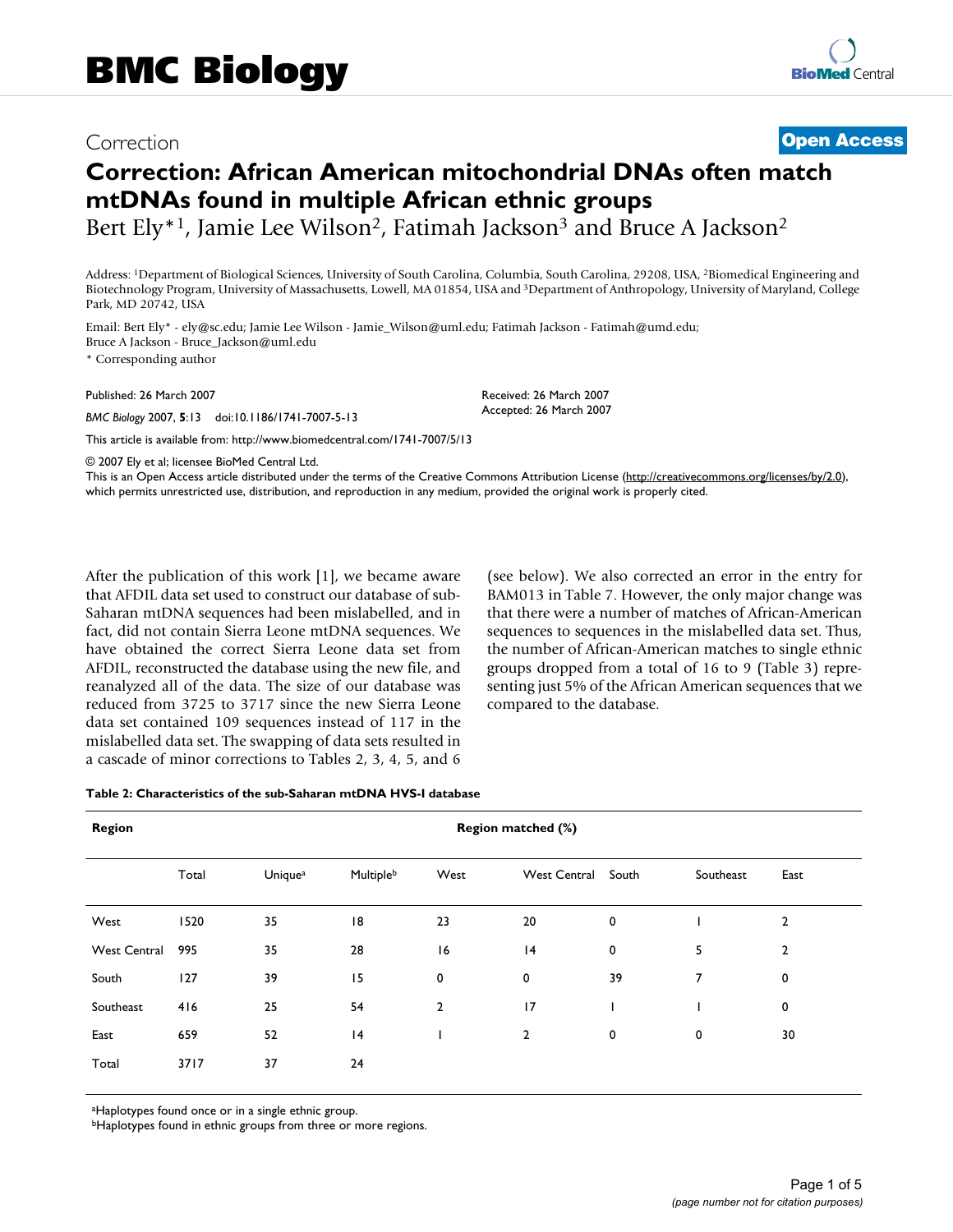#### **Table 3: Number of Perfect Matches to African-American HVS-I sequences**

|                                 | Sample          |              |
|---------------------------------|-----------------|--------------|
| Number of Matched Ethnic Groups | Gullah/Geechee  | <b>AFDIL</b> |
| None                            | 30              | 43           |
|                                 | 5               | 4            |
| $2 - 3$                         | 6               | 5            |
| $4 - 9$                         | $\overline{10}$ | 15           |
| >9                              | 23              | 30           |
| Totals                          | 74              | 97           |
|                                 |                 |              |

# **Table 4: Imperfect matches to the Gullah/Geechee and AFDIL African-American HVS-I sequences**

|                      | Number of sequences | Number of ethnic groups matched | Number of sequences |
|----------------------|---------------------|---------------------------------|---------------------|
| One mismatch         | 47                  |                                 | 4                   |
|                      |                     | $2 - 3$                         | 5                   |
|                      |                     | $4 - 9$                         | 16                  |
|                      |                     | >9                              | 12                  |
| More than I mismatch | 26                  |                                 | ND.                 |

# **Table 5: Geographical source of mtDNA HVS-I matches**

| Number of<br>matches |           | Gullah/Geechee individuals |              |           | AFDIL African American individuals |      |  |
|----------------------|-----------|----------------------------|--------------|-----------|------------------------------------|------|--|
|                      | W. Africa | E. Africa                  | Both         | W. Africa | E. Africa                          | Both |  |
| $1-5$                | $\vert$ 3 |                            | $\mathbf{2}$ | $\perp$   |                                    | ົ    |  |
| >5                   | 4         | 0                          | 24           |           | 0                                  | 33   |  |

# **Table 6: Distribution of single region matches**

| Sample         | West     | W. Central | East |
|----------------|----------|------------|------|
| Gullah/Geechee |          |            |      |
| AFDIL AA       | <b>L</b> |            |      |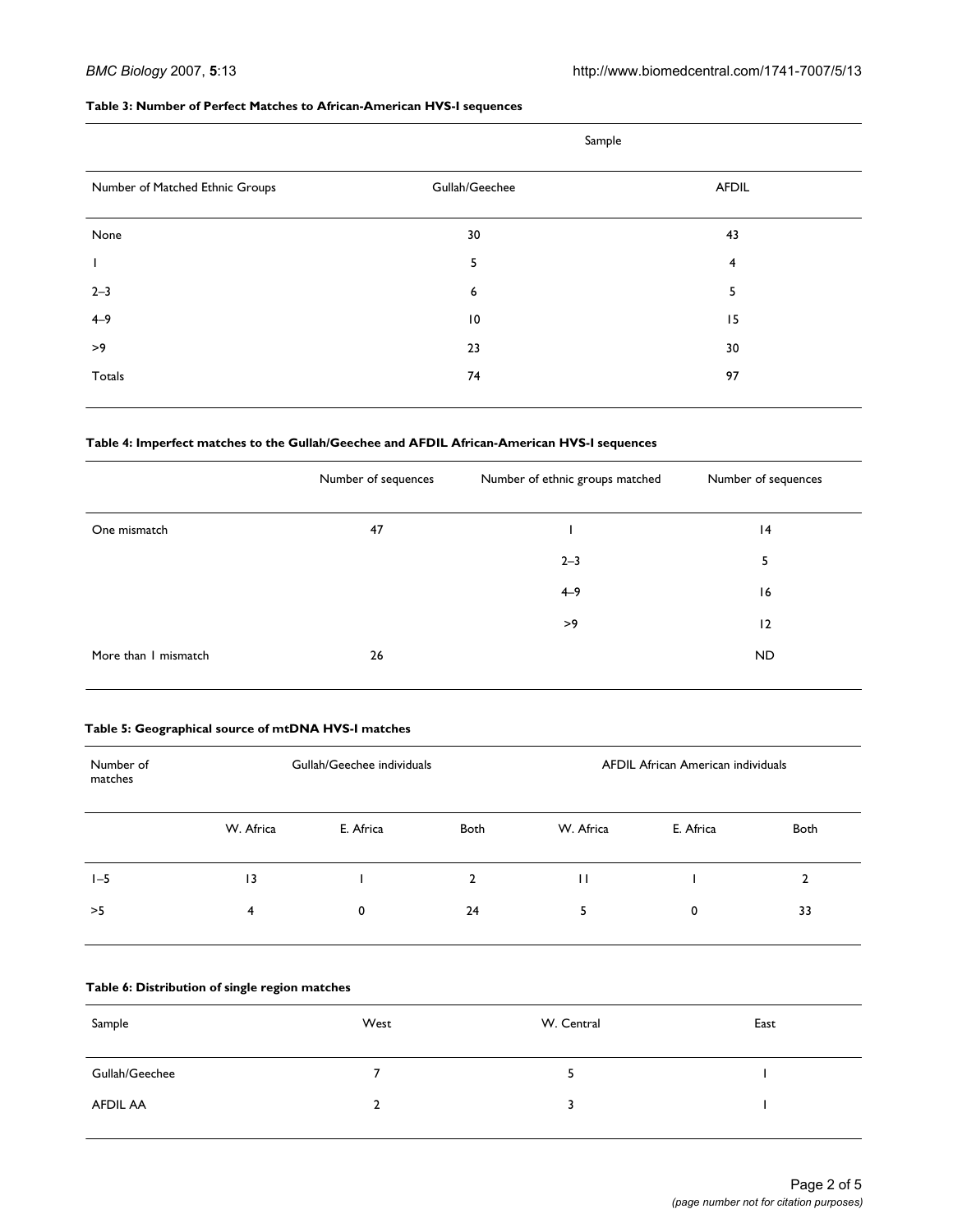| <b>Ethnic Group</b>         | Country        | <b>Sample Size</b> | Reference                                          |
|-----------------------------|----------------|--------------------|----------------------------------------------------|
| <b>West Africa:</b>         |                |                    |                                                    |
| multiple                    | Senegal        | 50                 | Rando et al. 1998 [9]                              |
| Serer                       | Senegal        | 23                 | Rando et al. 1998 [9]                              |
| Wolof                       | Senegal        | 48                 | Rando et al. 1998 [9]                              |
| Mandenka                    | Senegal        | 110                | Graven et al. 1995 [10] Watson et al. 1997 [11]    |
| multiple                    | Guiné-Bissau   | 372                | Rosa et al. 2004 [12]                              |
| Malinke                     | Mali           | 61                 | Ely et al., unpublished                            |
| Bambara                     | Mali           | 9                  | Ely et al., unpublished                            |
| Limba                       | Sierra Leone   | 67                 | Jackson et al. 2005 [3]                            |
| Loko                        | Sierra Leone   | 29                 | Jackson et al. 2005 [3]                            |
| Temne                       | Sierra Leone   | 2                  | Jackson et al. 2005 [3]                            |
| Mende                       | Sierra Leone   | 59                 | Jackson et al. 2005 [3]                            |
| unknown                     | Sierra Leone   | 108                | Monson et al. 2002 [13]                            |
| Fulbe                       | Nigeria, Niger | 60                 | Watson et al. 1997 [11]                            |
| Hausa                       | Nigeria, Niger | 20                 | Watson et al. 1997 [11]                            |
| Kanuri                      | Nigeria, Niger | 4                  | Watson et al. 1997 [11]                            |
| Songhai                     | Nigeria, Niger | 10                 | Watson et al. 1997 [11]                            |
| Tuareg                      | Nigeria, Niger | 23                 | Watson et al. 1997 [11]                            |
| Yoruba                      | Nigeria        | 33                 | Vigilant et al. 1991 [14]; Watson et al. 1997 [11] |
| unknown                     | Cabo Verde     | 292                | Brehm et al. 2002 [15]                             |
| <b>Total</b>                |                | 1520               |                                                    |
| <b>West Central Africa:</b> |                |                    |                                                    |
| Kotoko                      | Cameroon       | 8                  | Černý et al. 2004 [16]                             |
| Hide                        | Cameroon       | 23                 | Černý et al. 2004 [16]                             |
| Masa                        | Cameroon       | 31                 | Černý et al. 2004 [16]                             |

**Table 7: Mitochondrial DNA HVS-I sequences included in this study**

| Kotoko          | Cameroon                 | 8  | Černý et al. 2004 [16]                            |
|-----------------|--------------------------|----|---------------------------------------------------|
| Hide            | Cameroon                 | 23 | Černý et al. 2004 [16]                            |
| Masa            | Cameroon                 | 31 | Černý et al. 2004 [16]                            |
| Mafa            | Cameroon                 | 32 | Černý et al. 2004 [16]                            |
| <b>Bakaka</b>   | Cameroon                 | 50 | Coia et al. 2005 [17]                             |
| <b>Bamileke</b> | Cameroon                 | 48 | Coia et al. 2005 [17]                             |
| Bassa           | Cameroon                 | 46 | Coia et al. 2005 [17]                             |
| Daba            | Cameroon                 | 20 | Coia et al. 2005 [17]                             |
| Ewondo          | Cameroon                 | 53 | Coia et al. 2005 [17]                             |
| Fali            | Cameroon                 | 41 | Coia et al. 2005 [17]                             |
| Fulbe           | Cameroon                 | 34 | Coia et al. 2005 [17]                             |
| Mandara         | Cameroon                 | 37 | Coia et al. 2005 [17]                             |
| Podokwo         | Cameroon                 | 39 | Coia et al. 2005 [17]                             |
| Tali            | Cameroon                 | 20 | Coia et al. 2005 [17]                             |
| Tupuri          | Cameroon                 | 25 | Coia et al. 2005 [17]                             |
| Uldeme          | Cameroon                 | 28 | Coia et al. 2005 [17]                             |
| <b>Biaka</b>    | Central African Republic | 17 | Vigilant et al. 1991 [14] Watson et al. 1997 [11] |
| Mbenzele-Pygmy  | Central African Republic | 57 | Destro-Bisol et al. 2004 [18]                     |
| Angolares       | São Tomé and Príncipe    | 30 | Trovoada et al. 2004 [19]                         |
| Forros          | São Tomé and Príncipe    | 35 | Trovoada et al. 2004 [19]                         |
| Tongas          | São Tomé and Príncipe    | 38 | Trovoada et al. 2004 [19]                         |
| unknown         | São Tomé and Príncipe    | 50 | Mateu et al. 1997 [20]                            |
|                 |                          |    |                                                   |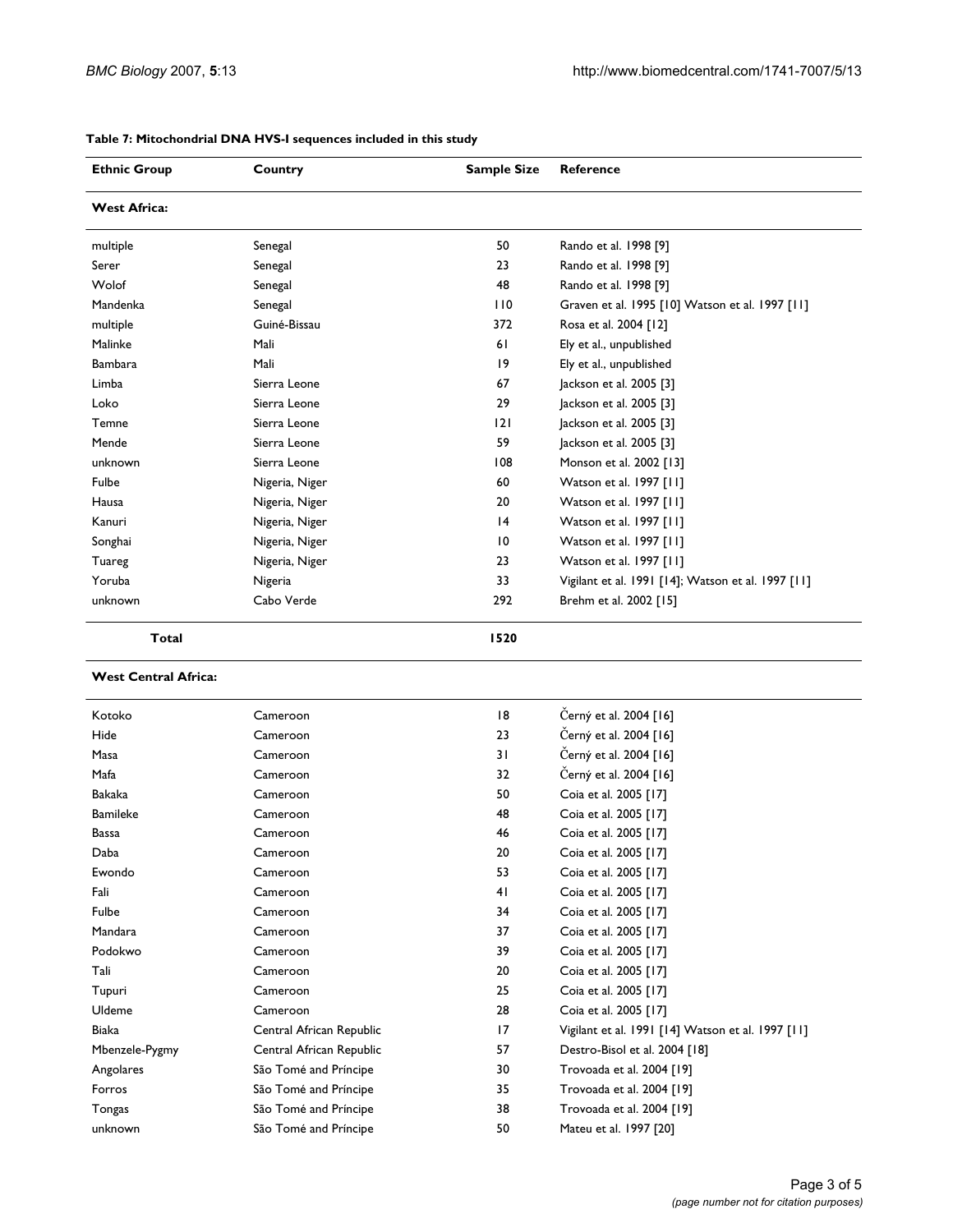| Bubi                      | <b>Equatorial Guinea</b>     | 45           | Mateu et al. 1997 [20]                            |
|---------------------------|------------------------------|--------------|---------------------------------------------------|
| Fang                      | <b>Equatorial Guinea</b>     | $\mathbf{H}$ | Pinto et al. 1996 [21]                            |
| Mbuti                     | Democratic Republic of Congo | 13           | Vigilant et al. 1991 [14] Watson et al. 1997 [11] |
| Cabinda<br>Bantu-speaking |                              | 110          | Beleza et al. 2005 [4]                            |
| Mbundu                    | Angola                       | 44           | Plaza et al. 2004 [22]                            |
| <b>Total</b>              |                              | 995          |                                                   |
| <b>East Africa:</b>       |                              |              |                                                   |
| Nuer                      | South Sudan                  | $\mathbf{H}$ | Krings et al. 1999 [23]                           |
| Dinka                     | South Sudan                  | 47           | Krings et al. 1999 [23]                           |
| Shilluk                   | South Sudan                  | 7            | Krings et al. 1999 [23]                           |
| multiple                  | Ethiopia                     | 21           | Kivisild et al. 2004 [24]                         |
| Tigrais                   | Ethiopia, Eritrea            | 53           | Kivisild et al. 2004 [24]                         |
| Gurage                    | Ethiopia                     | 21           | Kivisild et al. 2004 [24]                         |
| Afar                      | Ethiopia                     | 16           | Kivisild et al. 2004 [24]                         |
| Amhara                    | Ethiopia                     | 120          | Kivisild et al. 2004 [24]                         |
| Amhara                    | Ethiopia                     | 7            | Quintana-Murci et al. 1999 [25]                   |
| Oromo                     | Ethiopia                     | 33           | Kivisild et al. 2004 [24]                         |
| Oromo                     | Kenya, Ethiopia              | 8            | Quintana-Murci et al. 1999 [25]                   |
| unknown                   | Kenya                        | 100          | Brandstätter et al. 2004 [26]                     |
| Kikuyu                    | Kenya                        | 24           | Watson et al. 1997 [11]                           |
| Turkana                   | Kenya                        | 37           | Watson et al. 1997 [11]                           |
| Somali                    | Kenya, Somalia, Ethiopia     | 27           | Watson et al. 1997 [11]                           |
| Hadza                     | Tanzania                     | 17           | Vigilant et al. 1991 [14]                         |
| Hadza                     | Tanzania                     | 49           | Knight et al. 2003 [27]                           |
| Dakota                    | Tanzania                     | 18           | Knight et al. 2003 [27]                           |
| Iraqw                     | Tanzania                     | 12           | Knight et al. 2003 [27]                           |
| Sukuma                    | Tanzania                     | 21           | Knight et al. 2003 [27]                           |
| Total                     |                              | 659          |                                                   |
| <b>Southeast Africa:</b>  |                              |              |                                                   |
| mulitple                  | Mozambique                   | 109          | Pereira et al. 2001 [6]                           |
| multiple                  | Mozambique                   | 307          | Salas et al. 2002 [5]                             |
| Total                     |                              | 416          |                                                   |
| <b>South Africa:</b>      |                              |              |                                                   |
| !Kung                     | Botswana                     | 34           | Vigilant et al. 1991 [14]                         |
| !Kung                     | South Africa                 | 43           | Chen et al. 2000 [28]                             |
| Khwe                      | South Africa                 | 31           | Chen et al. 2000 [28]                             |
| Herero                    | Bostwana, Namibia            | 9            | Vigilant et al. 1991 [14]                         |
| Total                     |                              | 127          |                                                   |

#### **Table 7: Mitochondrial DNA HVS-I sequences included in this study** *(Continued)*